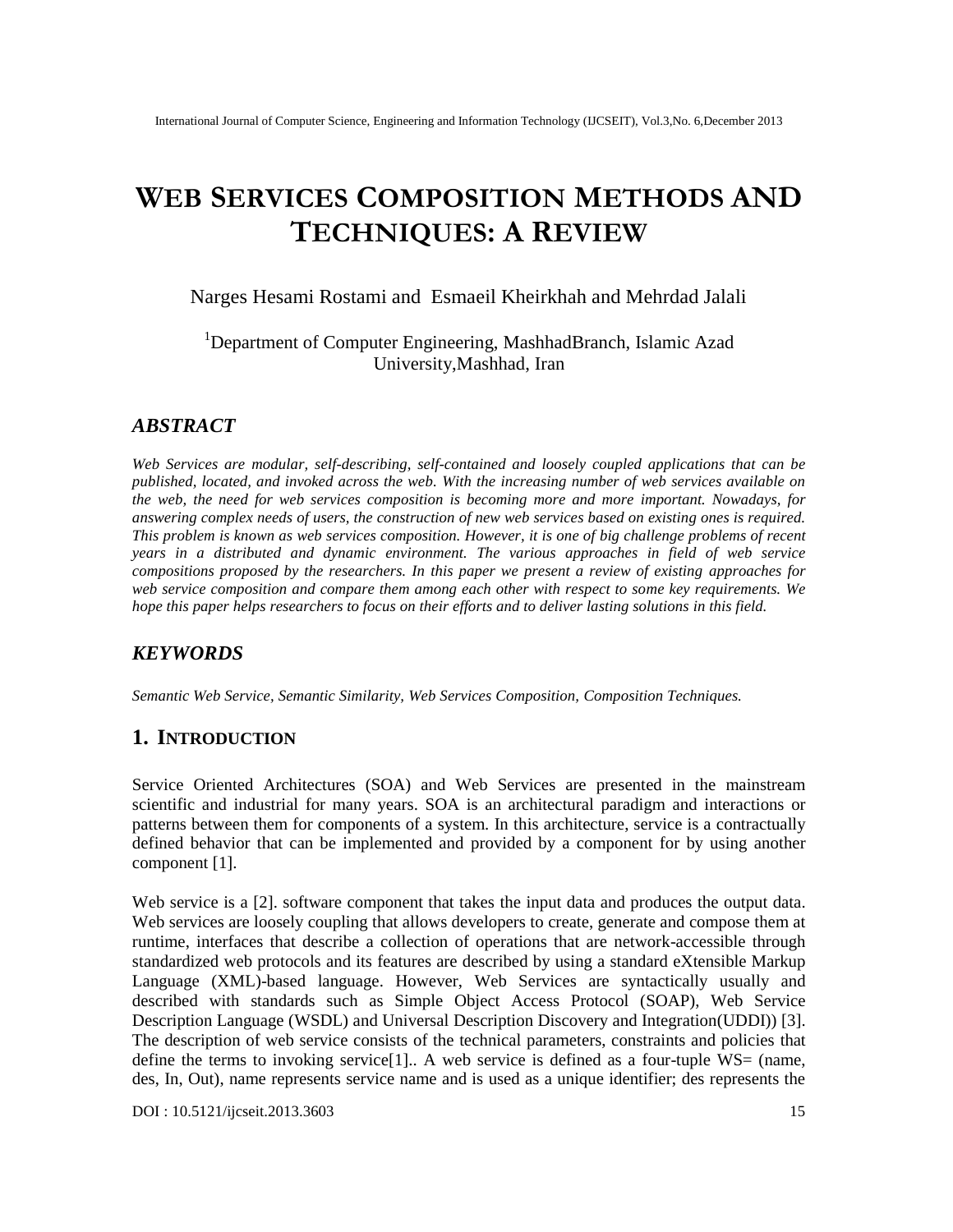description of service; In represents the input parameters set of service; and Out represents the output parameters set of service. The SOAP is a protocol to exchanging structured information in a decentralized and distributed environment. WSDL is a XML format for describing the web services and only describes the syntactic interface of web services that alone cannot be used for automatic composition of web services. Thus, semantic standard protocols such as WSDL-S (Web Service Description Language-Semantic), WSMO (Web Service Modeling Ontology), OWL-S (Ontology Web Language - Service) and SAWSDL (Semantic Annotations for Web Service Description Language) have been developed for the automatic web service composition and also UDDI is a virtual registry that exposes information about Web services[4].

In many cases, atomic web service isn't sufficient to achieving complex needs of the user. Therefore, web services composition is appropriate solution to finding an optimal composition of web services to satisfy various user requests using their syntactic and/or semantic features[5] [6][7].

The rest of this paper is organized as follows: Section II describes preliminary knowledge and background for following discussion. Section III we provide a review of some approaches and current methods and then we categorized all these approaches with respect to some service composition requirements. Finally, Section IV sums up the conclusion.

# **2. PRELIMINARY CONCEPTS**

This section presents preliminary concepts and background of web service composition.

## **2.A: Ontology**

Ontology is a shared conceptualization of the world. Ontologies provide a common understanding of a particular domain and also provide a set of well-founded constructs to building meaningful higher level knowledge for specifying the semantics of terminology systems. In a particular domain, ontology represents richer language for providing more complex constraints on types of resources and their properties and usually It expressed with logic-based language, so that meaningful distinctions can be made among the classes, properties and relations[8].

## **2.B: Semantic Web Architecture**

The Semantic Web identifies a set of technologies, tools and standards that support the vision of the web associated with meaning form the basic building blocks of an infrastructure. It provides a process level description for the web service that in addition to functional information have models the preconditions and post conditions of the process that can be inferred the evolution of the domain logically. The Semantic Web architecture is composed of a series of standards organized into a certain structure that is an expression of their interrelationships[8][9].The Semantic Web enables machines for interpreting, combining and using from data on the Web. The basis the Semantic Web is computer-understandable descriptions of resources and is used to adding semantics to Web service technology (e.g. OWL-S, WSDL-S or WSMO etc.). To make sense of all data and services, semantic web is made on the foundations of logic and knowledge representation to help computers for finding the right information[10]and also introduces framework for semantic description of web services and related aspects[11].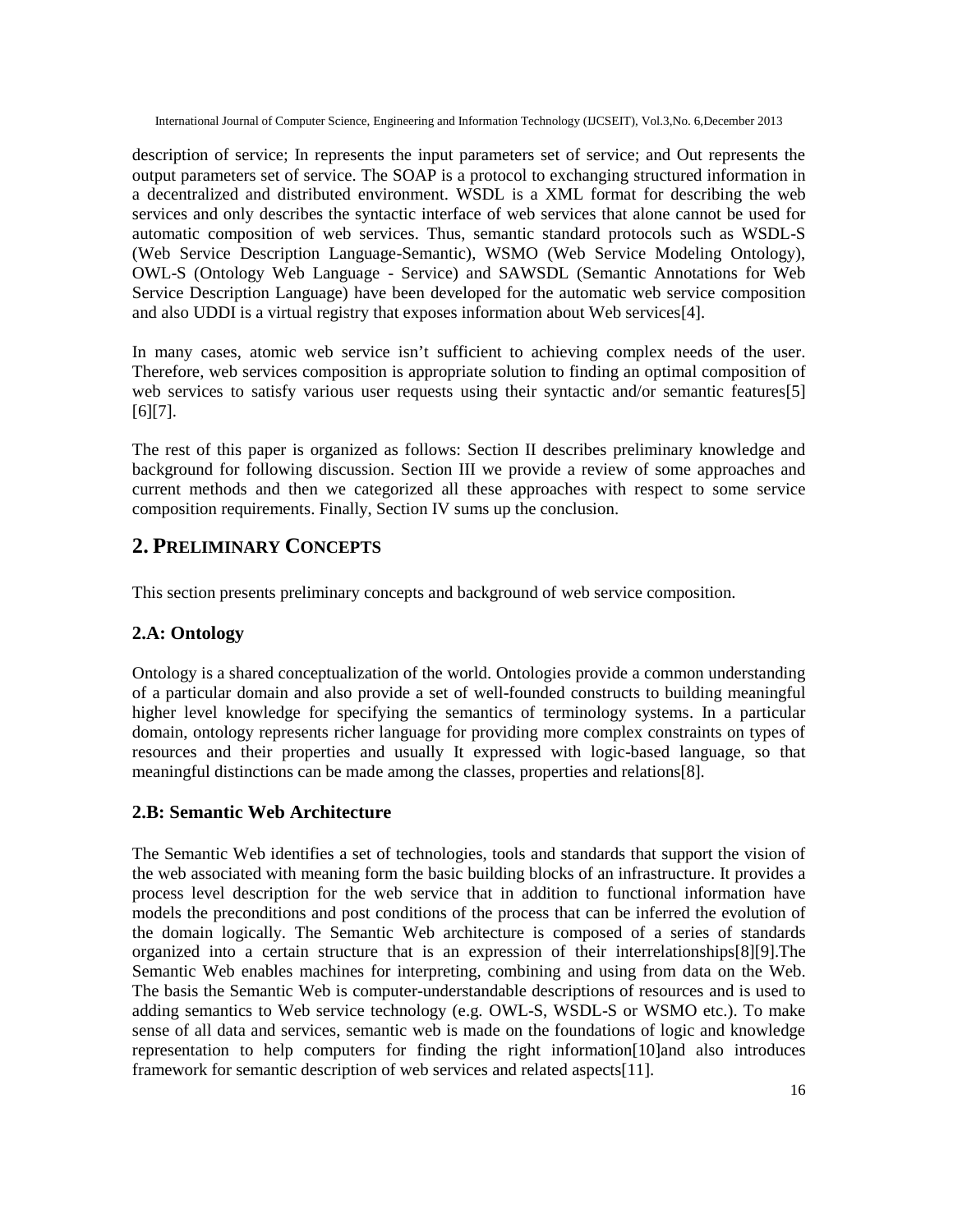Semantic web services are software components that provide dynamic service discovery, composition and invocation of web services and facilitate automated handling of web services for the users. Semantic web and web services are synergistic: the semantic web transforms web into a repository of computer readable data, while web services provide tools for the automatic using of that data. Thus, concept of Semantic Web Service (SWS) has been established [12][13].

#### **2 .C: Semantic Annotation**

The term "annotation" can denote both the process of annotating and the result of that process. An annotation attaches some of the data to some of other data. It establishes a relation between the annotated data and the annotating data within some of contexts[14]. Semantic annotations is to describing the meaning of certain parts of web information and the meaning of message elements employed increasingly by web services [8]

### **2.D: Reasoner**

Inference engine is called Reasoner. Reasoner is a software application that obtains new facts or associations from existing information. The use of Reasoner in semantic web, allows applications to inquire why a particular conclusion has been reached; this means that semantic applications provide proof of their conclusions. Nowadays, there are many inference engines i.e. Jena

#### **2.E: Matching**

The matching is a correspondence operation between two concepts according to similarity features that is between them [4].The key of web service selection is service matching. In the traditional web services matching, service description is based on syntax that has low recall and precision. But, with the emergence of the Semantic Web, matching algorithms is based on ontology concept similarity and based on Quality of Service (QoS) optimization mechanism is regard as the secondary selection strategy to filtrate the candidate services [15].

#### **2.F: Similarity Measure**

Similarity is a measure that quantifies the dependency (independency) between two terms or two concepts. The similarity measure can represent similarity between two documents, two queries or one document and one query and also is a function that computes the degree of similarity between a pair of text objects. Two ways to measuring similarity follows:

#### • **Syntactic Similarity Measure**

The syntactic similarity feature measures the unifiability of a candidate's parse tree with the question's parse tree and it uses syntactic restrictions as well as lexical measures to compute the unifiability of critical syntactic participants in the parse trees [16].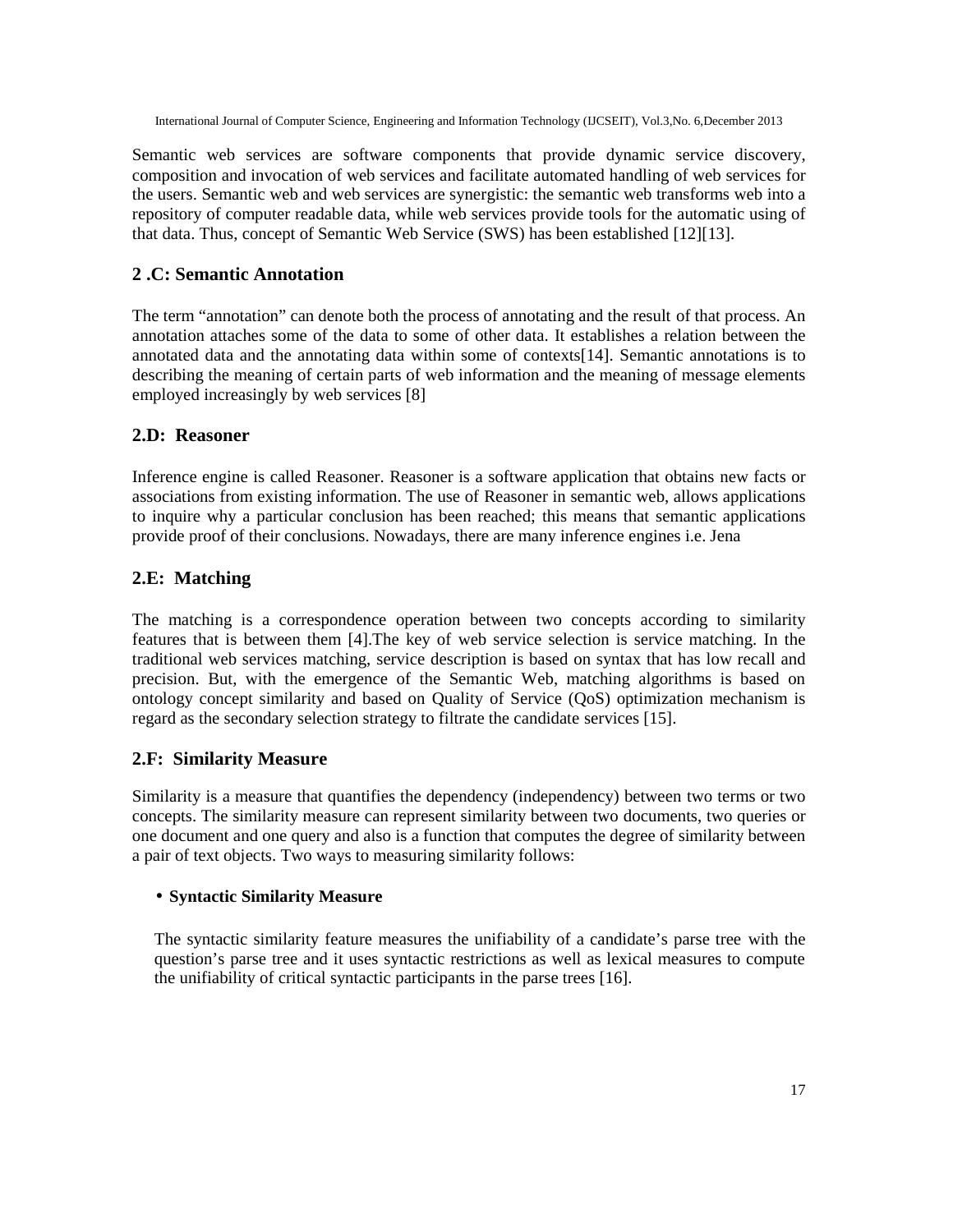#### • **Semantic Similarity Measure**

Semantic similarity is the similarity of the action in the candidate sentence to the action asked in the question and is measured Similarity on main verbs [16]. The semantic similarity measuring techniques can be classified into three classes as follows: The first and normal way measures the semantic similarity by using ontology or taxonomy (e.g. WordNet) to calculate the distance. The second class of techniques uses training corpora and information content (IC) to estimate the semantic similarity and relatedness between two concepts. In this class, the techniques use machine learning, statistical-based, rule-based or other corpus-based approaches. The third class simply includes the techniques that employ a combination form the first two classes [17].

### **2.G: Description Languages of Web Services**

A web service usually has one or more operations. The input, output, precondition and effects (IOPE) are generally used to describe web service operation. Moreover, the syntactic name and the semantic annotation of Web service operation indicate its functionality[18].Thus, languages such as UDDI, WSDL, SOAP, WSDL-S, OWL-S and so on are define standard ways for service discovery, description and invocation (message passing). The description of web services is divided into two groups:

#### • **Syntactic Description**

The main goal of syntactic descriptions of web services such as the Web Service Description Language is to describe interfaces of web services. The web services at the syntactical level are insufficient for creating meaningful descriptions of web services[19].WSDL does not support from the specifications of various constraints, management statements, classes of service, Service Level Agreement (SLAs) and other contracts and protocols between web services. Thus, the concept of Semantic Web Service (SWS) has been established[20][21].

#### • **Semantic Description**

Service descriptions are provided in a semantic framework that is the combination of ontologies, and also they are used to describing software artefacts. One example of a language that facilitates capability-driven description of services is OWL-S and other semantic description languages there are such as WSDL-S, WSMO, SAWSDL and etc.

OWL-S is made based on Web Ontology Language and consists of different Ontologies for describing Web service. Because OWL-S uses from ontologies to describe web services, web services and their behavior are become machine interpretable and thus tasks such as discovery and composition can be automated. OWL-S provide using of three different Ontologies: a Service Profile that states what the web service does, a Service Model that describe how the Web service performs the tasks and a Service Grounding that describes how to access the web service[20].

WSMO is another initiative to develop specifications for SWSs and is a framework for describing Web services. It consists of four top-entities: *Ontology*, *Web Service*, *Goal* and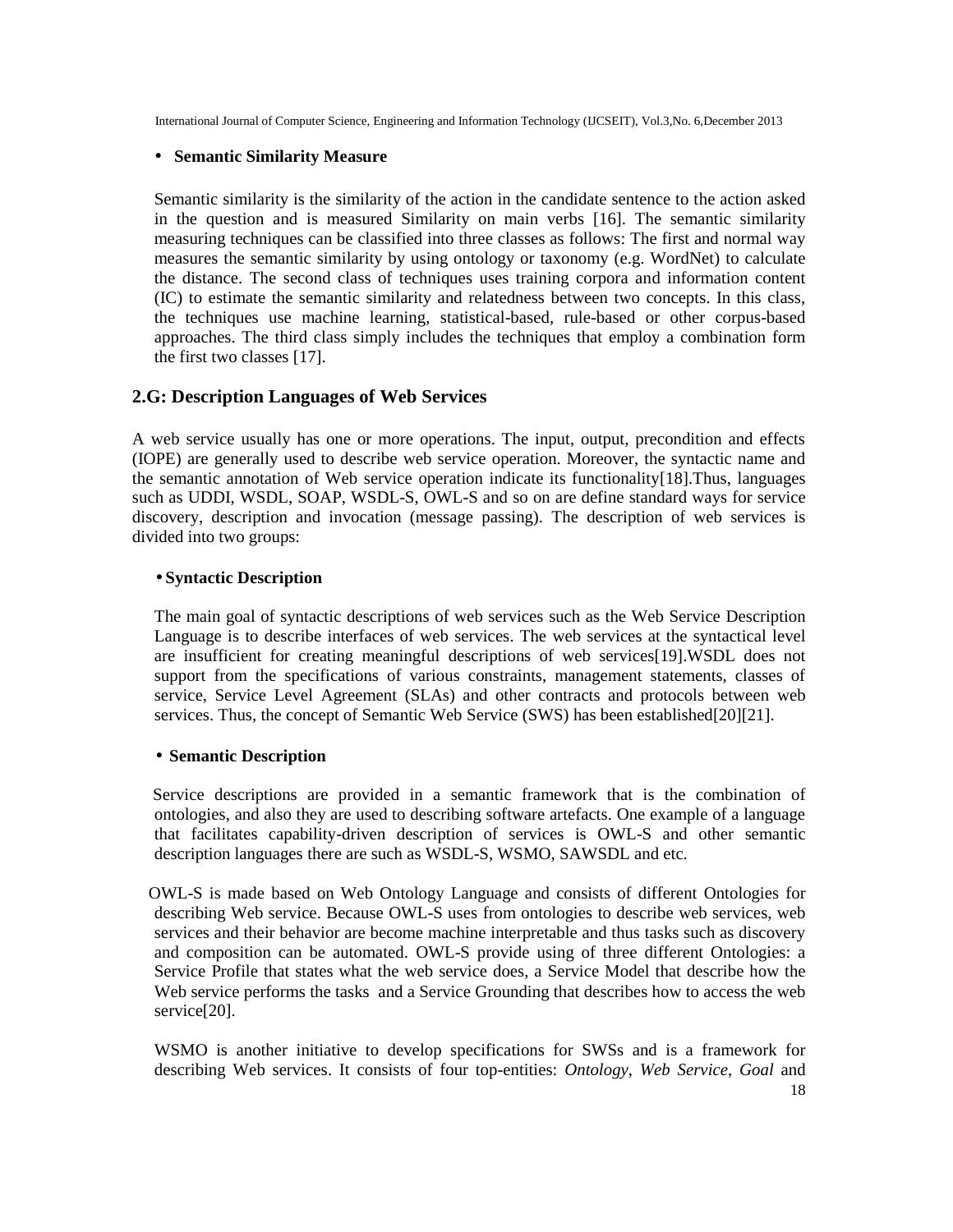*Mediator*; *Ontology* provides the terminology that is used by other WSMO elements. *Web Service* describes the capabilities, interfaces and internal working of web services. *Goal* represents user desires and *Mediator* provides bridges between different *Ontologies*. WSMO uses from a specific designed language that is called Web Service Modeling Language (WSML) and. Also it contains a grounding feature to link concepts with WSDL data types that can be achieved automatic invocation [20].

As well as, SAWSDL is a set of extensions for WSDL that provides a standard description format for Web services. Indeed, SAWS-DL extends WSDL with pointers to semantics that are crucial for achieving automation. The major technologies for Web services are SOAP and WSDL[10].Semantic web services combine the semantic web technology with web service technology, thus it enable automated discovery, selection, composition and execution of web services[21]. As a result, WSDL solves the need of interoperability in a technical manner, but is lacks adding semantic information.

# **2.H: Quality of Services (QoS)**

Quality of Service (QoS) defines the non-functional requirements of service such as response time, price, availability etc. QoS properties are divided into two sub-categories measurable (throughput, response time, and latency etc.) and non-measureable (reputation and security etc.). Considering QoS aspects is important when deciding services to include in a service composition schema[22].

# **III. WEB SERVICE COMPOSITION: CURRENT METHODS**

## **III. A: Web Service Composition**

Web service composition involves the combination of a number of existing web services to produce a more complex and useful service. The composition of web services is a topic that attracts the interest of researchers. It offers complex problems process ability even with simple existing web services while cooperating with each other. Web service composition is an important technology of SOA that is in a complex and distributed environment and still there are many potential problems[23]. One of main targets of Web service composition is reusing existing web services and composing them into a process. Such programs enable user to manually specify a composition of programs to perform a task, but it is already beyond the human capability to deal with the whole process manually. Despite all efforts, the web service composition still is a highly complex task and generally, the complexity comes from the following sources[2]:

- First, the number of web services available on the Web is increasing dramatically during the recent years and can expect to have a huge repository of web services for searching.
- Second, Web services can be created and updated on the fly, thus the composition systems needs to detect the updating at runtime.
- Third, Web services can be developed by different organizations that use with different concept models for description of the web services. However, not exist unique language to defining and evaluation the Web services.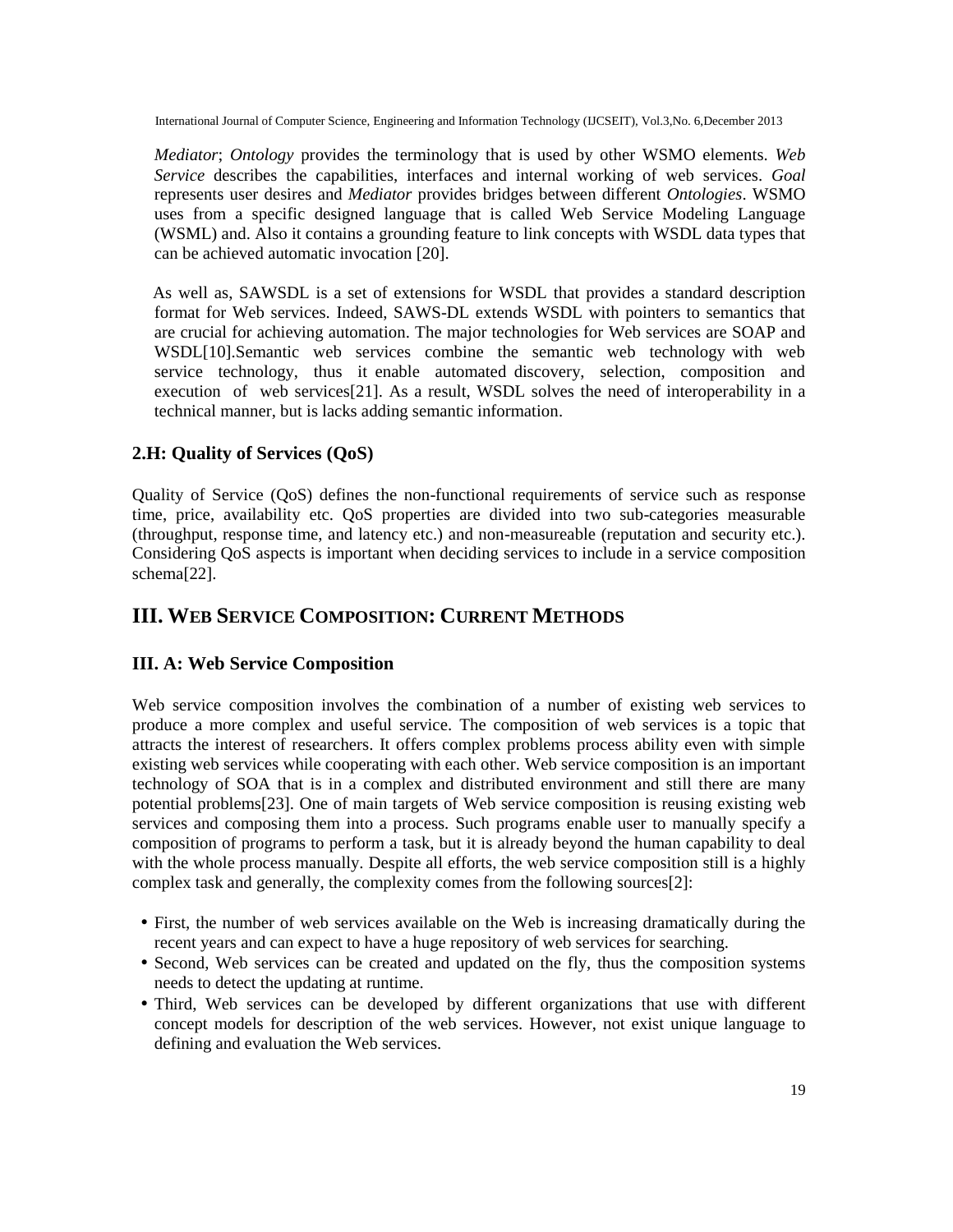The variety of composition techniques can be classified according to two approaches. The first is syntactic composition based on syntactic description and other is semantic composition based on semantic description. We will see in this section several approaches for web service composition based on syntactic and web service composition based on semantic and we will discuss their limitations with regards to its requirements. The overall, the composition of web services can be done in a static or dynamic way that in the following is described. Web service composition contains three methods are: Manual/Static Composition, *Automatic/Dynamic Composition*, *Semiautomatic/dynamic or static Composition*. *Manual/Static Composition* is at syntactic groups. *Automatic/Dynamic Composition* and *Semi-automatic/dynamic/static Composition* are at semantic groups. The service composition consists of four different models[3]: *workflow-based*, *artificial intelligence (AI) planning-based*, *semantic- based*, and *graph-based*.

#### • **Manual/Static Composition**

The static means that the requester should build an abstract process model before beginning the composition; the abstract process model includes a set of tasks and their data dependency. Each task contains a query clause that is used to search the real atomic web service to fulfill the task [2]. Two possible approaches are currently investigated for the static web service composition. The first approach, referred to *web services orchestration;* this approach combines available web services with adding a central coordinator that is responsible for invoking and combining the single sub-activities. The second approach, referred to *Web services choreography* that does not assume the exploitation of a central coordinator, but it defines complex tasks via the definitions of the conversation that should be undertaken by each participant [9]. In static composition, the aggregation of the services is done at design time and composition is performed manually means that each web service is executed one by one in order to achieve the desired goal/requirement [24]. This type of composition is not is not flexible. There are many proposed manual web service composition techniques. These manual techniques are usually used for designing business processes in workflow management systems. Also different languages (e.g. BPEL4WS) are proposed for specifying composition. But as it may seem, these techniques are just usable by software developers, not by end users. In other words, manual composition of web services needs some programming experiences [25].

To compose services by labor force, traditionally there are two distinct design approaches: *topdown* and *bottom-up*. *Bottom-up* is that, at first, the potential partner WSs is identified (they are concrete executable services) and then them is connected with specific process logic. Another one, *top-down* design, is entirely different. It starts from specifying business process (workflow) consisted of abstract non-executable activities and subsequently, choosing a fittest concrete service for each activity. As a fatal drawback, manual composition relatively demands for much higher cost. Therefore, currently a large proportion of research efforts are dedicated to automations instead of costly and time-consumed manual composition that is trying to thoroughly eliminate human intervention. The research concerns of automatic composition are various technical aspects regarding how to automatically and efficiently generate composite services that exactly meet the expectations of requesters[26]. Today, a lot of techniques are proposed for manual service composition (e.g. workflow management systems). But creating composite services manually is hard and time consuming task for the user.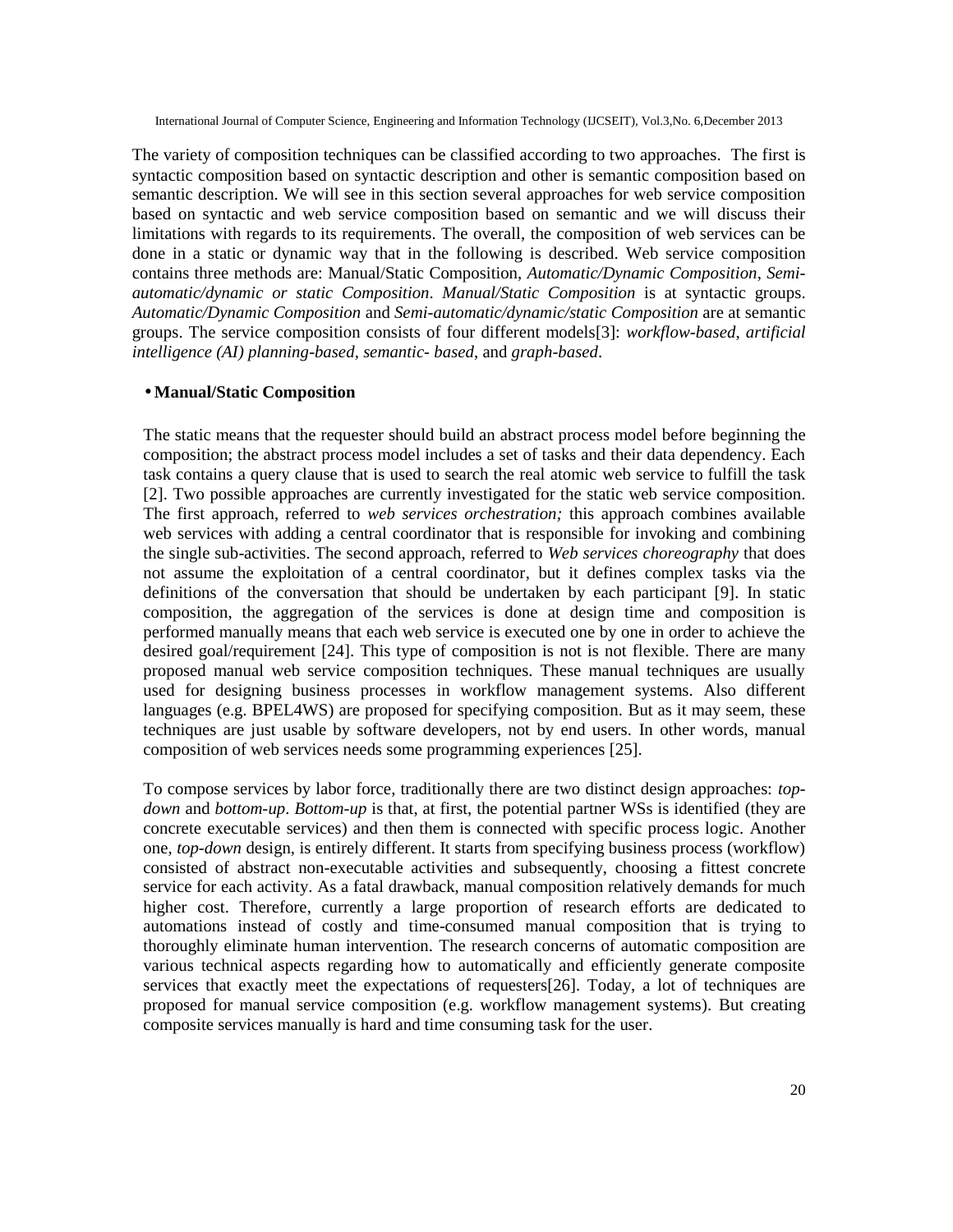**Dong and YU et al [27]** proposes static framework and a method to model the workflow of web service composition based on BPEL using High-level Petri Nets(HPNs). The corresponding HPN is constructed by analyzing the structure of web service composition based on BPEL. The relationship between BPEL conceptions and HPNs is specified in four levels that are interservice, intra-service, inter-activity and intra-activity. The verification process of composition of WSs is using HPN. After translation, the equivalent HPN of the web service composition based on BPEL can be verified based on existing tools.

**Hamadi and Benatallah[28]** propose a Petri net-based algebra for web service composition. This proposed approach is a static approach for web service composition. Any web service expressed by using the algebra constructs that can be translated into a Petri net representation. The Petri net represents the behavior of a service and contains one input place for absorbing information contains and so one output place is for emitting information. The algebra allows the creation of new value-added web services using existing ones as building blocks. They use from a formal model for verification of properties and the detection of inconsistencies both within and between web services.

#### • **Automatic/Dynamic Composition**

The dynamic composition creates process model and selects atomic services automatically and requires the requester to specify several constraints including the dependency of atomic, the user's preference and so on[2] Since, Manual web service composition is time-consuming and hard task, the automatic or computer aided (semiautomatic) composition of web services is a recent trend. Also the need for automatic composition of web services with the increasing number of web services available on the internet is become more and more important[29]. The automation[2]means that either the method can generate the process model automatically or the method can locate the correct services if an abstract process model. For automatic web service composition, Semantic web is proposed. Ontology is used to give well-defined meaning to the semantic web [25]. Semantic web service composition [13] is a feature that improves the flexibility of the system. An automatic web service composer should compose ''right" services in a composition according to the user's specification. The ability of automatic composition of web service for creating a new composite web service is one of the key features for the future of the semantic web. Furthermore, composite web services [30] are dynamic that their components can be automatically selected at run-time based on specific requests. Mostly automatic composition techniques are either interface based or functionality based. In interface based composition, inputs and outputs through interfaces of users obtains composite web services and after composition the desired results are achieved. The drawback of it this is that functionality is not guaranteed, whereas in functionality based composition, user provides the formula that explains logic with interface information. Most of these methods are based on Artificial Intelligence (AI) planning [24]. There are many problems in artificial intelligence that are very similar to the automatic web service composition: artificial intelligence planning, automatic software generation, automatic workflow generation, logical deduction, etc [25]. In automatic composition of web service agents are used to select a web service that may be composed of multiple web services, but from user's viewpoint, it is considered as a atomic service [31]. There are some successful methods for automatic web service composition that the following mentioned: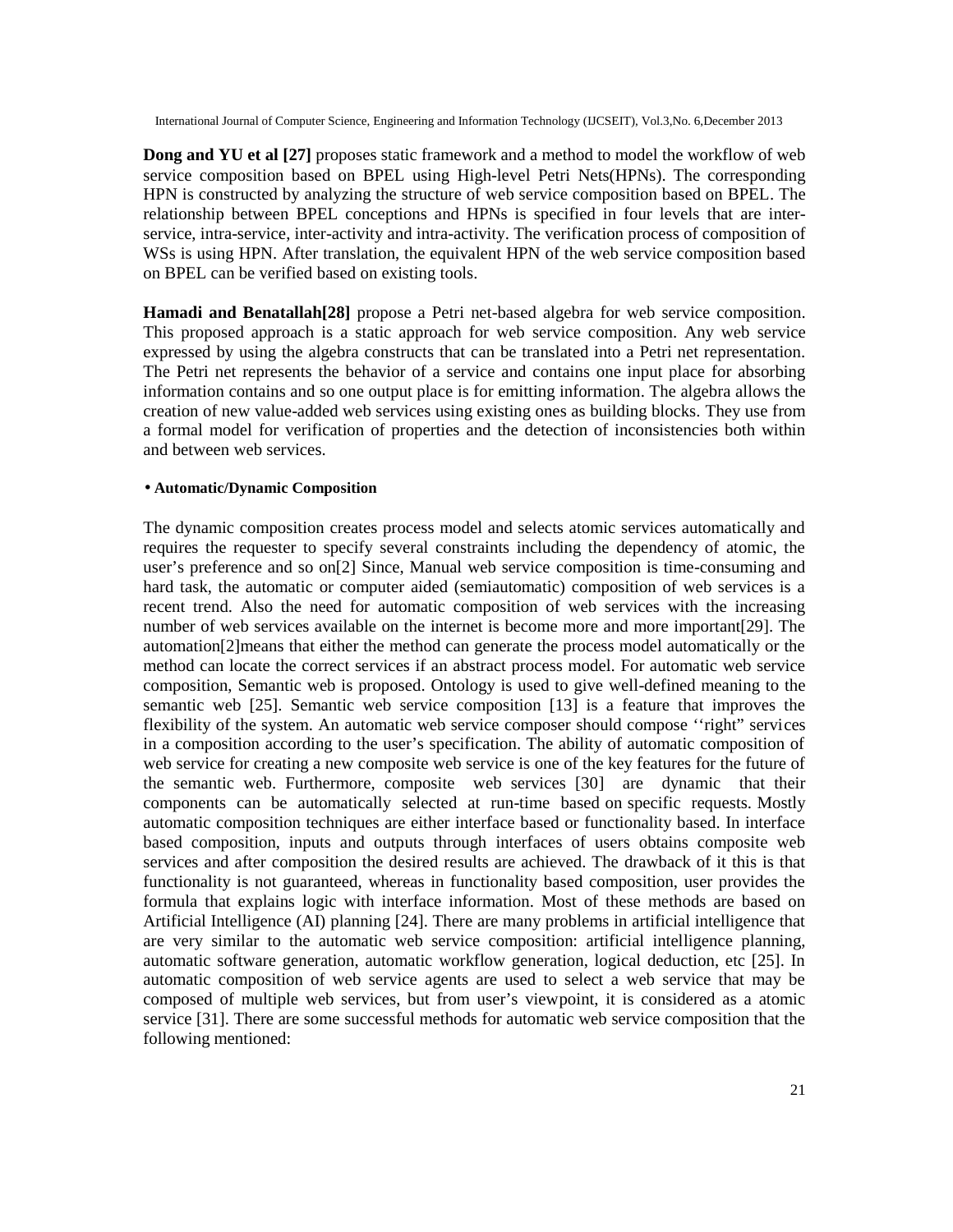**Talantikite et al[4]** present a model automatic for Web Services Discovery and its Composition. In order to understandable descriptions, Semantic Annotation is used for web service Discovery and composition. The proposed approach uses from an inter-connected network of semantic Web services describing in OWL-S using the similarity measure between concepts like pellet before any submitted request. Their proposed approach gives several composition types: serial, dependent parallel and independent parallel. The Semantic Network is explored in backward chaining and depth-first in a single pass. At the end, are obtained several composition plans that satisfy the request and only one optimal composition plan using QoS is returned to the requester.

**Paikari and Livani et al** [13] proposed an automatic framework for composition of semantic web services in P2P network and they use from an algorithm that is based on a phased algorithm that the composition is done step to step. This algorithm matches the output of semantic web services of the previous phase with a new one whose inputs using Matchmaking. The framework is modeled by Multi-agent System Engineering methodology which is a famous agent oriented methodology and a top-down approach. This approach is consist four agents: UI Provider , Service Finder, Service Provider and Composer. For describing web services has been used from OWL. The composition process is performed through several steps. At each step composer sends its request for proper next web service to a service finder.

**Shanfeng and Xinhuai et al** [29] presented a mechanism to classify web services into different types based on function automatically and then they design a web services composition system based on service classification and AI Planning that consists of two main parts: service management sub-system and service provision sub-system. The service management part is based on the service classification management mechanism and service provision part is to meet the need of users' request by AI Planning. Also they focused on the classification of Web services. In this process, they compare web service instance with existing web service types by computing their similarity with comparing their semantic descriptions and then they designed a service management system that is a part of their service composition system. Finally according to user's request as input, using AI Planning Engine have generated a suitable composition plan for meet user's request.

**Van and Zhijian et al**[ 21 ]a new dynamic composition algorithm of semantic web service based on QoS ontology is proposed. Whereof, QoS ontology is an essential component because it provides non-functionality aspects of service. For this reason, they are present a hierarchical QoS ontology QoSHOnt which is consists of three layers: upper, middle and lower. Their algorithm chooses the best service according to the quality of service.

**YAN and XUE et al** [32] was asses sed web services ontology and Ant Colony (AC) algorithm. They proposed a method of composition of semantic web services that is based on AC algorithm. Then, they generate a graph of input and output of semantic web services by using this method. Then the composition of web services is transformed into finding a satisfying path in the graph. They focus on the quality and efficiency of composition of web services that is based on users' requests in the field of dynamic composition of web services and OWL-S is used for description of web services and their relationships. This paper proposes an optimal AC algorithm for composition of web services to ensure that the best composition of web services can be gotten in less time.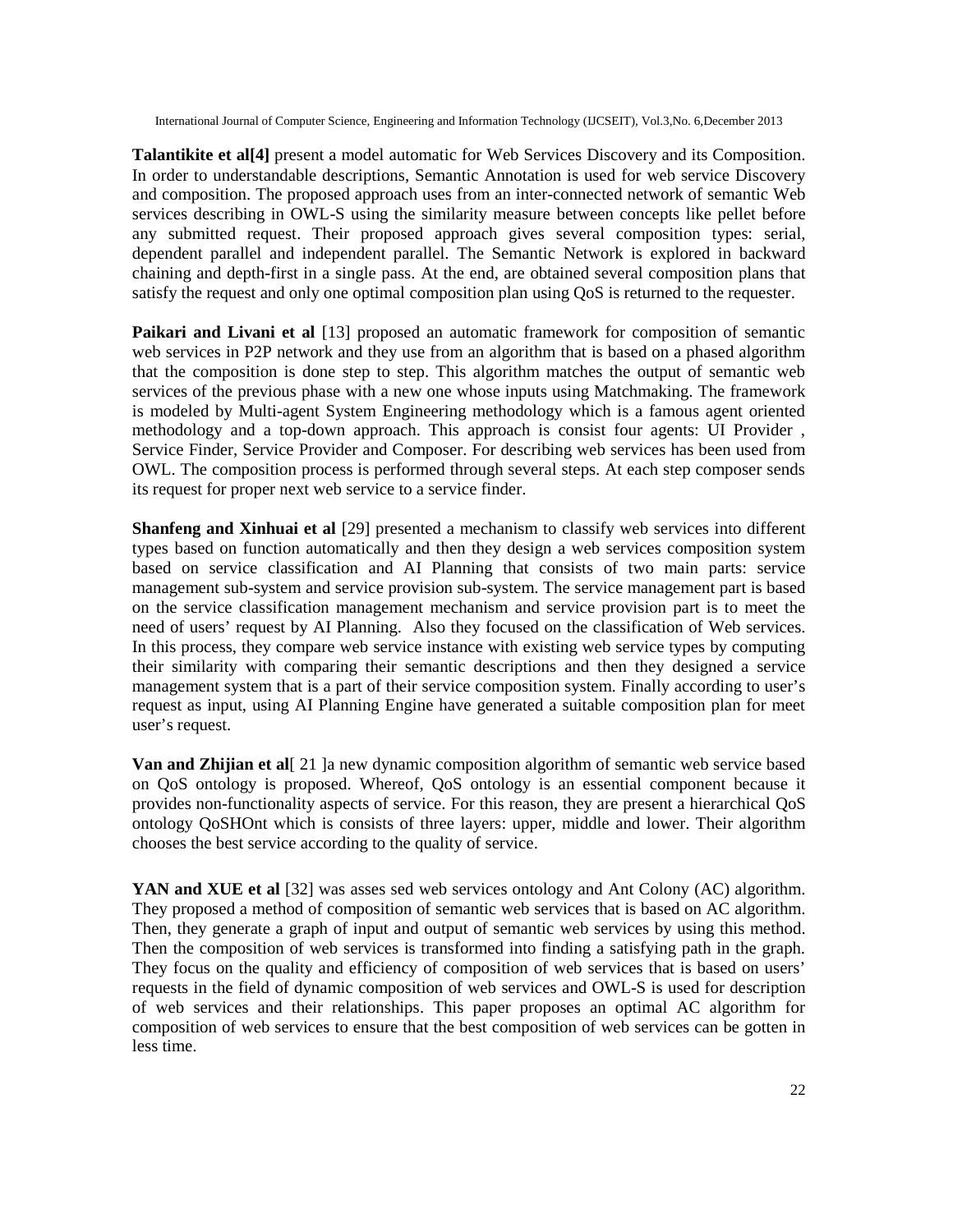#### • **Semi-automatic/dynamic or static Composition**

Semi-automatic composition is the same automatic composition, but with the difference that according to the different conditions, it chooses different processes to accomplish goals. In this processes, the fixed processes and implementation of processes can be variability reflects the semi-automatic feature [32].

**Wang and Guttula et al** [18] presented a semi-automatic approach for web service composition that including both data mediation and service suggestion algorithms. This paper seeks to aid users trying to compose web services into a process by providing service suggestions. A graph IODAG (Input Output Directed Acyclic Graph) is defined to formalize an input/output schema of a Web service operation. Three data mediation algorithms leaf-based, structure-based and pathbased are developed to address data heterogeneities in process design. For adding semantic description into web services have used from Semantic Annotation for WSDL and XML Schema. This approach utilized various types of annotations and QoS. Finally they have developed a data mediation approach that tries to find automatically the optimal mappings between outputs and inputs. And finally came to the conclusion that path-based algorithm is best data mediation algorithm from other two algorithms.

**Adrian et al** [33] present a semi-automatic approach. In their proposed approach the composition is done in a fractal manner using existing web service chains that can easily be incorporated in new web service chains. All web service chains in this framework are described using Web Service Business Process Execution Language (WS-BPEL) and be used as building blocks to create new service chains. All services are managed by intelligent agents. Besides the intelligent agents, other components of their framework are the annotated web services semantically. In this approach, existing web service chains are combined in a fractal like manner to easily create new and more complex web service chains.

**Talib et al** [34] have suggested a method that semi-automatically generate static web service composition in BPEL4WS language. Their proposed system captures minimum necessary information from the user and stores them in a relational model and also captures the information required to develop the composition from the composition modeler and WSDL interfaces of the collaborating partners. Finally the transformation algorithm with all captured information is applied to map from relational to BPEL model.

**Chan et al [35]** provided a dynamic web service composition with verification of Petri-Nets and their proposed approach is a semi-automatic approach. Their method is based on two standard web service languages that are WSDL and WSCI and composes the Web services with the information provided by these two standards; WSDL describes the entry points for each available service and WSCI (Web Service Choreography Interface) describes the interactions among WSDL operations. After the composition, they verify the web service to be deadlock free with modeling the Web service as a Petri-Net. In this approach, they use from N-version Programming web for composing web services to improve the reliability of the overall system. Then, the composition of the Web service with the information obtained in the composition procedure is performed and produced the Web services composition with the Best Route Finding system (BRF). Finally, Petri-Net is employed to verify the correctness of the composed web service.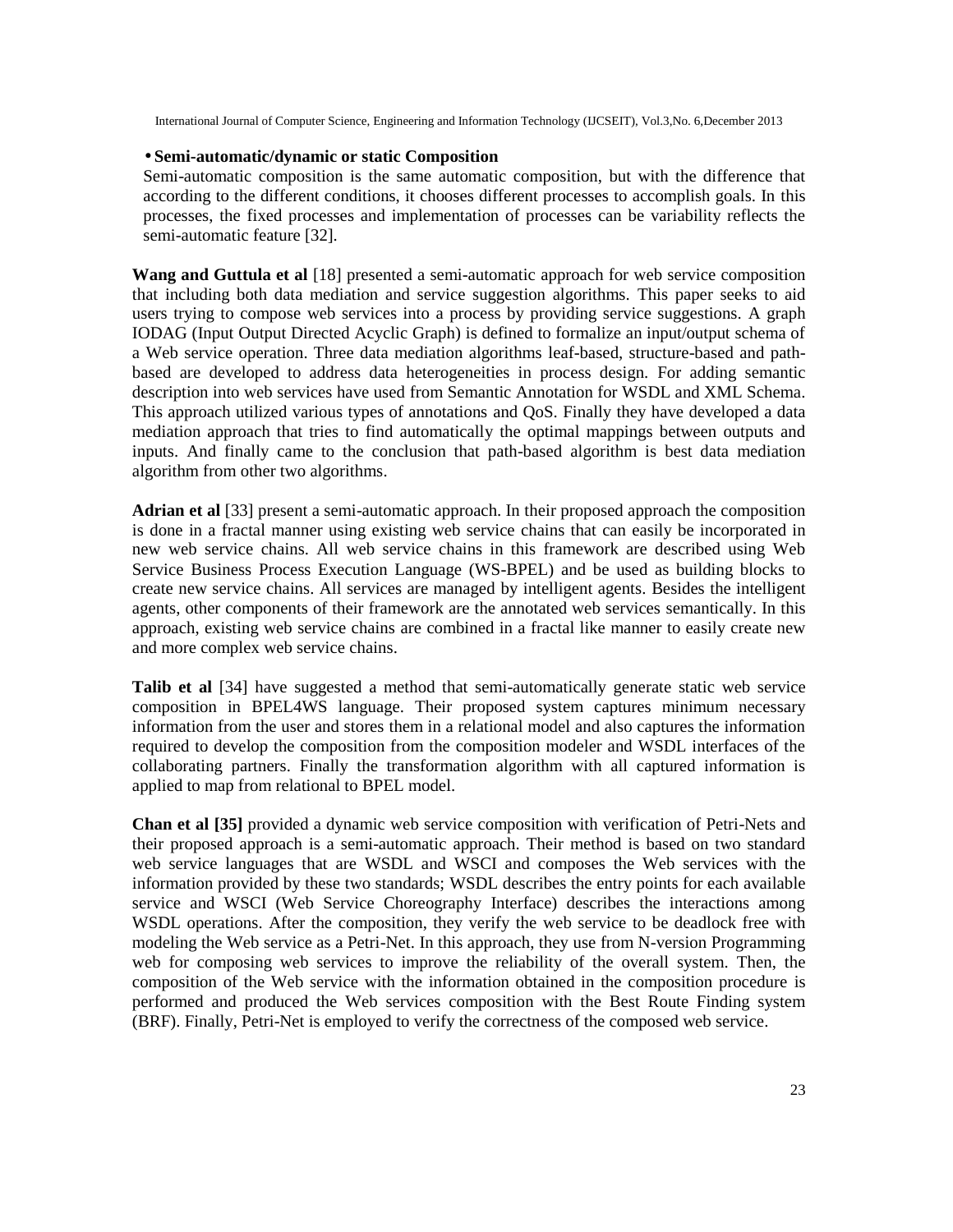#### **3 .B: Summary**

According to studied papers, various parameters are effective in the field of web service composition. We classify papers by using these parameters that have been shown in Table 1. One of the most effective parameters in composition of web services is composition type. The composition types are syntactic and semantic that is discussed in section III. In [27], [28] is used from syntactic composition type; in this way the composition is performed manually. But, manual composition is time-consuming and hard task. Therefore in [4], [13], [29], [21], [32] are used from semantic to resolve disadvantages of manual composition that its composition manner is automatic and is not required to user intervention for performing composition. Static and Dynamic composition are two type of strategy that be discussed in section III. In static composition, composition of web services is performed in design time that is required to user intervention, whereas dynamic composition is performed in run time and is not required to user intervention. Other type of composition manner is semi-automatic. In this case, the composition strategy is either static or dynamic. In [18], [33], have been presented a semi-automatic/static composition and in [34] is presented the semi-automatic/dynamic composition. In each of papers is used from tools for composition of web service and standard languages such as wsdl, owl-s and etc for description of web services. The overall, we summarize overall framework in table 1 and so we classify the advantages and disadvantages of each reviewed paper and their characteristics in table 2.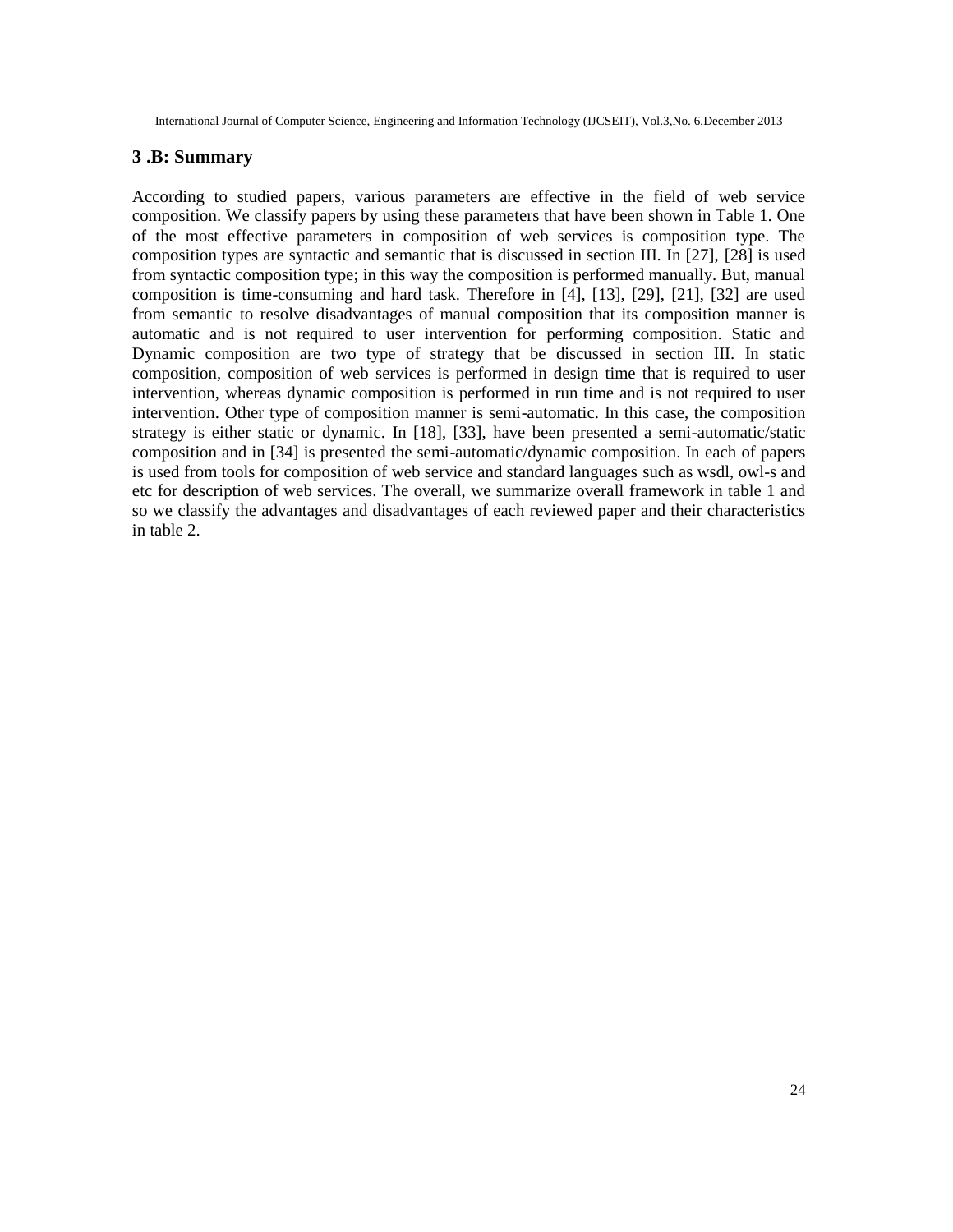| Composition<br>Approach                              | Composition<br>Type |          | Composition<br>Manner |                    | Composition<br><b>Strategy</b> |        |         | Binding<br>Process                                                             |                |                  |                                                   |                                        |
|------------------------------------------------------|---------------------|----------|-----------------------|--------------------|--------------------------------|--------|---------|--------------------------------------------------------------------------------|----------------|------------------|---------------------------------------------------|----------------------------------------|
|                                                      | Syntactic           | Semantic | Manual                | Seni-<br>Automatic | Automatic                      | Static | Dynamic | <b>Standard</b><br>Language<br>For<br><b>Web Service</b><br><b>Description</b> | time<br>Design | time<br>Run<br>K | Approach<br>Tools                                 | Approach<br>Model                      |
| <b>Based on</b><br><b>HPN</b>                        | ✓                   |          | ✓                     |                    |                                | ✓      |         | BPEL.                                                                          | ✓              |                  | High-level<br>Petri Nets                          | workflow                               |
| <b>Based on</b><br>Petri net                         | ✓                   |          | ✓                     |                    |                                | ✓      |         | <b>WSDL</b>                                                                    | ✓              |                  | Petri net-<br>based<br>algebra                    | workflow                               |
| <b>Based on</b><br>Semantic<br>annotations           |                     | ✓        |                       |                    | ✓                              |        | ✓       | <b>OWL-S</b>                                                                   |                | ✓                | Ontology,<br>Pellet                               | Semantic                               |
| <b>Based on</b><br>Multi-Agent                       |                     | ✓        |                       |                    | ✓                              |        | ✓       | OWL-S                                                                          |                | ✔                | Ontology,<br>Pellet.<br>MaSE                      | Artificial<br>Intelligence<br>planning |
| <b>Based on</b><br><b>Artificial</b><br>intelligence |                     | ✓        |                       |                    | ✓                              |        | ✓       | OWL-S                                                                          |                | ✓                | Ontology                                          | Artificial<br>Intelligence<br>planning |
| <b>Based on</b><br><b>QoS Ontology</b>               |                     | ✓        |                       |                    | ✓                              |        | ✓       | OWL-S                                                                          |                | ✓                | Upper<br>Ontology,<br>QoS                         | Semantic                               |
| <b>Based on</b><br><b>Ant Colony</b>                 |                     | ✓        |                       |                    | ✓                              |        | ✓       | <b>OWL-S</b>                                                                   |                | ✓                | Ant<br>Colony<br>Algorithm                        | Artificial<br>Intelligence<br>planning |
| <b>Based on</b><br><b>Suggestions</b>                |                     | ✓        |                       | ✓                  |                                |        | ✓       | <b>SAWSDL</b>                                                                  |                | ✔                | suggestion<br>algorithms                          | Graph                                  |
| <b>Based</b> on<br><b>Fractal manner</b>             |                     | ✓        |                       | ✓                  |                                | ✓      |         | OWL-S                                                                          | ✓              |                  | fractal<br>theory.<br>Jade <sup>1</sup> ,<br>Jena | Artificial<br>Intelligence<br>planning |
| <b>Based</b> on<br><b>CODE</b><br><b>GENERATION</b>  |                     | ✓        |                       | ✓                  |                                | ✓      |         | <b>BPEL4WS</b>                                                                 | ✓              |                  | <b>BPEL</b><br>Model                              | Graph                                  |
| <b>Based on</b><br>verification of<br>Petri-Nets     |                     | ✓        |                       | ✓                  |                                |        | ✔       | WSDL, WSCI                                                                     |                | ✔                | Petri-Nets.<br><b>Best Route</b><br>Finding       | Graph                                  |

Table 1: Characteristics Reviewed Approaches of web service composition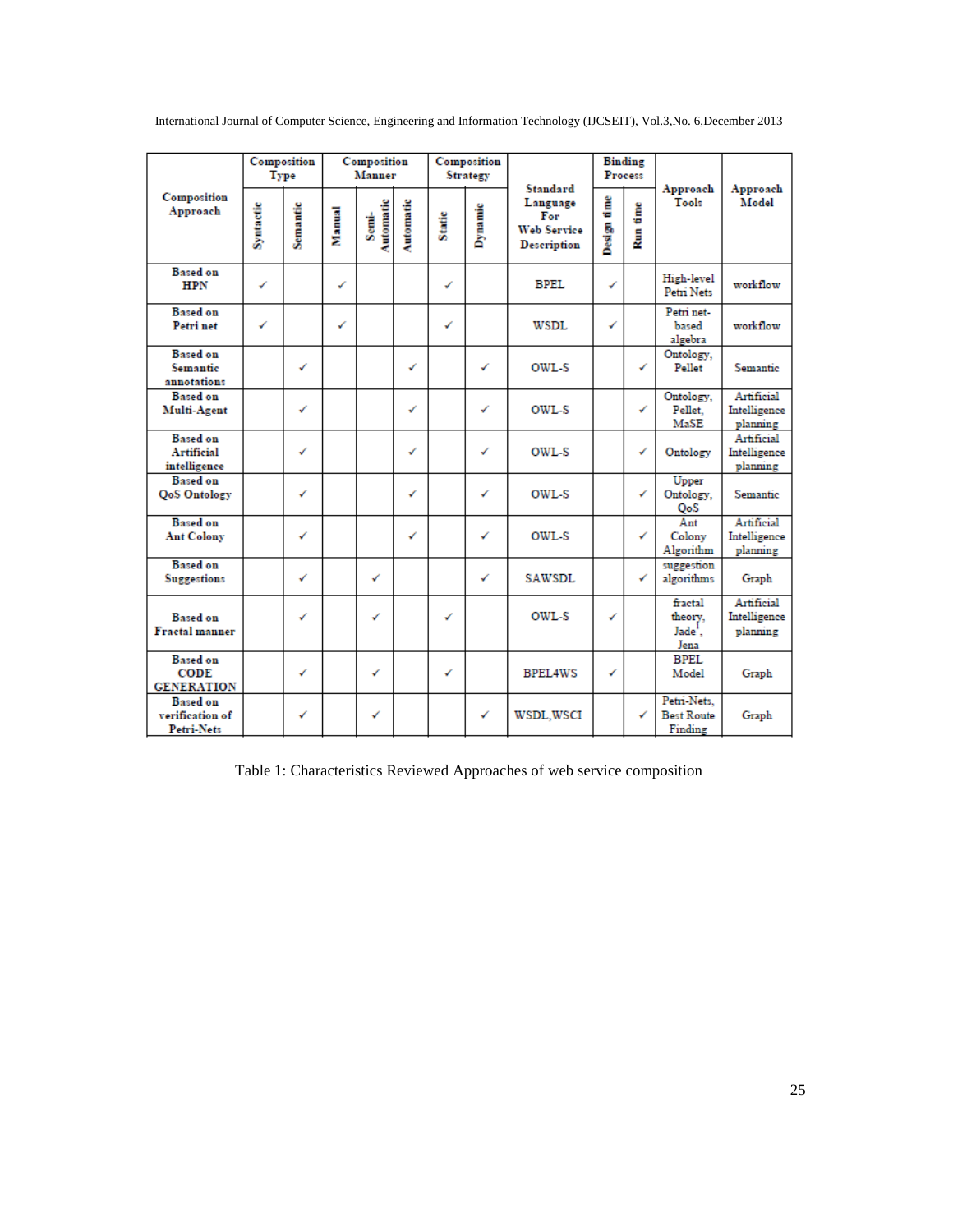| Composition<br>Approach                              | <b>Advantages</b>                                                                                                                                                                                                                                                                           | <b>Disadvantages</b>                                                                                                                                                             |  |  |
|------------------------------------------------------|---------------------------------------------------------------------------------------------------------------------------------------------------------------------------------------------------------------------------------------------------------------------------------------------|----------------------------------------------------------------------------------------------------------------------------------------------------------------------------------|--|--|
| <b>Based on</b><br><b>HPN</b>                        | Optimized composition plan                                                                                                                                                                                                                                                                  | Static and Manual composition, time-<br>consuming task, human intervention,<br>non-automatic                                                                                     |  |  |
| <b>Based on</b><br>Petri net                         | algebra<br>Use<br>of<br>for<br>Semantic<br>description web services, verification<br>of properties and the detection of<br>inconsistencies both<br>within<br>and<br>between services, Avoiding deadlock                                                                                     | Static and Manual composition, time<br>consuming task, human intervention,<br>non-automatic, The lack of an optimal<br>combination of plan Checking                              |  |  |
| <b>Based on</b><br><b>Semantic</b><br>annotations    | semantic annotations, dynamic and<br>automatic composition, Lack of user<br>intervention, composition plan several<br>according to Quality of<br>creation<br>Service, Semantic Network creation,<br>Prevent deadlocks using Petri-Net                                                       | High Storage space, time-consuming,<br>decreases<br>Performance<br>with<br>increasing number of web services,<br>Increase response time to requests                              |  |  |
| <b>Based on</b><br><b>Multi-Agent</b>                | Semantic approach, Flexible, Hide<br>searching complexity from the<br>the<br>user using MaSE                                                                                                                                                                                                | Requires high analysis,<br>Do web<br>service composition as step by step,<br>selection<br>lack<br>of<br>optimal<br>an<br>combination                                             |  |  |
| <b>Based on</b><br><b>Artificial</b><br>intelligence | Automatic and dynamic composition,<br>Easier manage large numbers of web<br>services and retrieve them, Lack of<br>user intervention,<br>efficient and<br>scalable                                                                                                                          | selection<br>lack<br>of<br>optimal<br>an<br>combination, Ignoring the Quality of<br>Service                                                                                      |  |  |
| <b>Based on</b><br><b>QoS Ontology</b>               | Automatic and dynamic composition,<br>Consideration Quality of Service,<br>selection the best service according to<br>the quality of service, execution<br>service composition instantaneously<br>predefined<br>without<br>template,<br>Reduction service composite time                    | the<br>template<br>needs<br>people's<br>Reduction degree<br>intervention,<br>-of<br>automation of service composition                                                            |  |  |
| <b>Based on</b><br><b>Ant Colony</b>                 | Automatic and dynamic composition,<br>The use of graph structure and,<br>semantic description for web service<br>composition, high successful rate of<br>services composition, ensuring of the<br>and<br>efficiency<br>quality<br>оf<br>composition, reduction time for best<br>composition | Lack of Consideration Quality of<br>Service                                                                                                                                      |  |  |
| <b>Based on</b><br><b>Suggestions</b>                | Use of graph structure, the use of<br>SAWSDL for semantic description,<br>Semi-automatic approach                                                                                                                                                                                           | High<br>storage<br>Ignoring the<br>space,<br>Quality<br>of<br>Service,<br>Performance<br>decreases with increasing number of<br>web services, Lack of fully semantic<br>approach |  |  |
| <b>Based on</b><br><b>Fractal manner</b>             | Semi-automatic, Consideration<br>Quality of Service, the use of agent-<br>based, reduction of the development                                                                                                                                                                               | Lack of fully semantic approach,<br>complexity of the problem                                                                                                                    |  |  |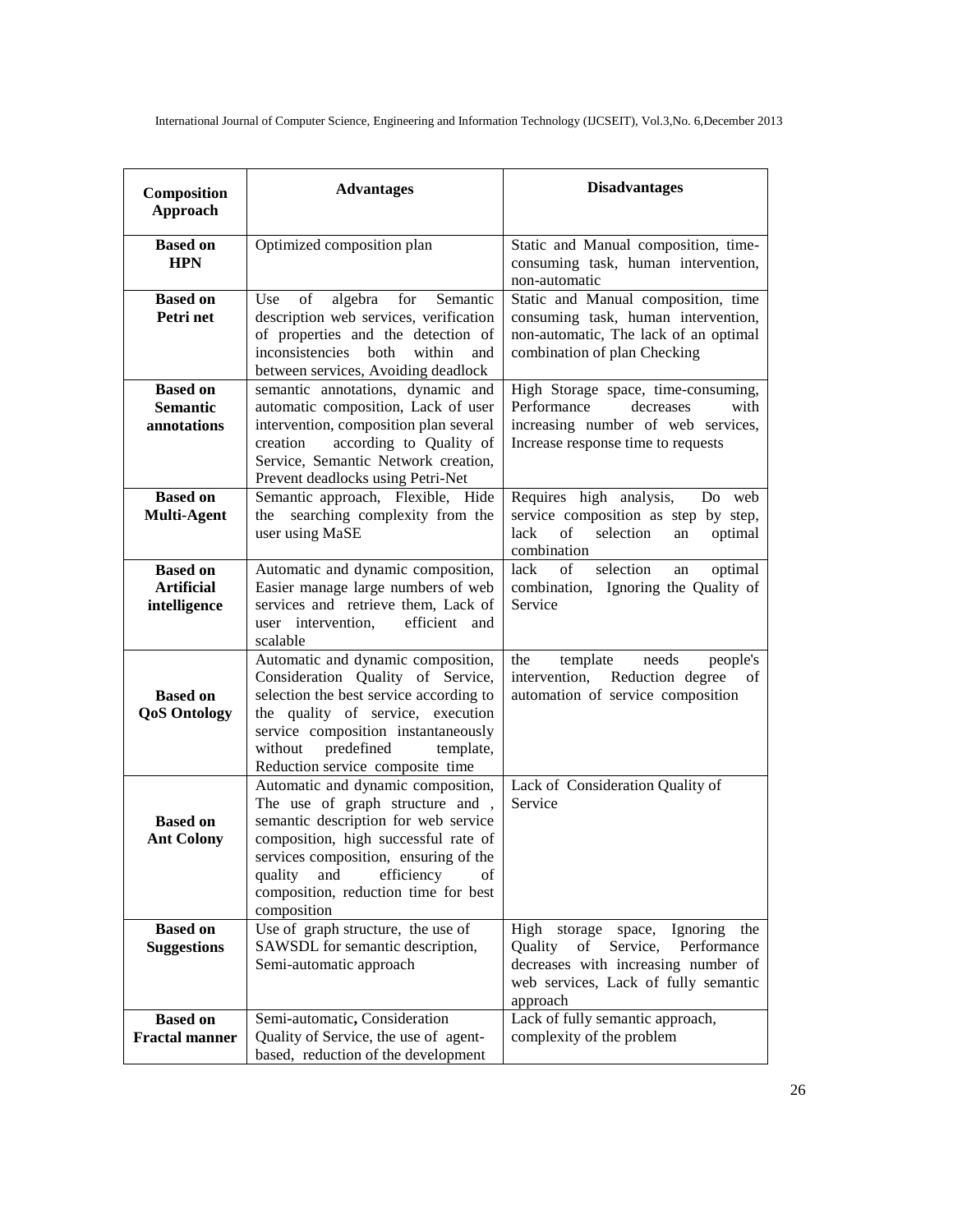|                   | time                                 |                                        |  |  |
|-------------------|--------------------------------------|----------------------------------------|--|--|
|                   |                                      |                                        |  |  |
| <b>Based on</b>   | Semi-automatic approach, semi-       | Static composition, Lack of fully      |  |  |
| <b>CODE</b>       | semantic description for web         | semantic approach,<br>Lack<br>of       |  |  |
| <b>GENERATION</b> | services,                            | Consideration Quality of Service, lack |  |  |
|                   |                                      | of selection an optimal combination    |  |  |
| <b>Based on</b>   | Prevent deadlocks using Petri-Net,   | Lack of fully semantic approach,       |  |  |
| verification of   | semi-automatic<br>dynamic<br>and     | Ignoring the Quality of Service        |  |  |
| <b>Petri-Nets</b> | composition, selection of an optimal |                                        |  |  |
|                   | combination plan                     |                                        |  |  |

| Table 2: Reviewed Approaches Advantages and Disadvantages |  |  |
|-----------------------------------------------------------|--|--|
|                                                           |  |  |

# **4. CONCLUSION**

In this paper we described a comparative study of recent approaches for Web Service composition. We review web service composition models namely, the semantic web service composition model and syntactic web service composition model; the syntactic composition that is based on syntactic description and semantic composition that is based on semantic description. The composition of web Services includes three methods that each of which are belong to corresponding syntactic or semantic groups are Manual/Static Composition, Automatic-/Dynamic Composition, Semi-automatic/dynamic or static Composition. In this paper, we provide an overview of service composition methods and approaches and we discuss the advantages and disadvantages of each investigated paper.

# **References**

- [1] Hadi Saboohi, Amineh Amini, and Hassan Abolhassani, "Failure Recovery of Composite Semantic Web Services using Subgraph," in Proceedings of the International Conference on Computer and Communication Engineering 2008, Kuala Lumpur, 2008, pp. 489 - 493.
- [2] Jinghai Rao and Xiaomeng Su, A Survey of Automated Web Service Composition Methods.: Springer Berlin Heidelberg, 2005, vol. 3387.
- [3] YU Qing-mei, WANG Lan, and HUANG Dong-mei, "Fishery Web Service Composition Method Based on Ontology," Journal of Integrative Agriculture, vol. 11, no. 5, pp. 792–799, May 2012.
- [4] Hassina Nacer Talantikite, Djamil Aissani, and Nacer Boudjlida, "Semantic annotations for web services discovery and composition," Computer Standards & Interfaces 31 (2009) 1108–1117, vol. 31, no. 6, pp. 1108-1117, November 2009.
- [5] Wonhong Nam, Hyunyoung Kil, and Dongwon Lee, "Type-Aware Web Service Composition Using Boolean Satisfiability Solver," in 10th IEEE Conference on E-Commerce Technology and the Fifth IEEE Conference on Enterprise Computing, E-Commerce and E-Services, Washington, DC, 2008, pp. 331 - 334.
- [6] Mutaz Beraka, Hassan Mathkour, Sofien Gannouni, and Hussein Hashimi, "Applications of Different Web Service Composition Standards," in 2012 International Conference on Cloud Computing and Service Computing, Shanghai, 2012, pp. 180 - 185.
- [7] Pablo Rodriguez Mier, Manuel Mucientes, Manuel Manuel, and Miguel I. Couto, "Composition of web services through genetic programming," Evolutionary Intelligence, vol. 3, no. 3-4, pp. 171-186, December 2010.
- [8] Jorge Cardoso, Semantic Web Services: Theory, Tools, and Applications. New York, United States of America, 2007.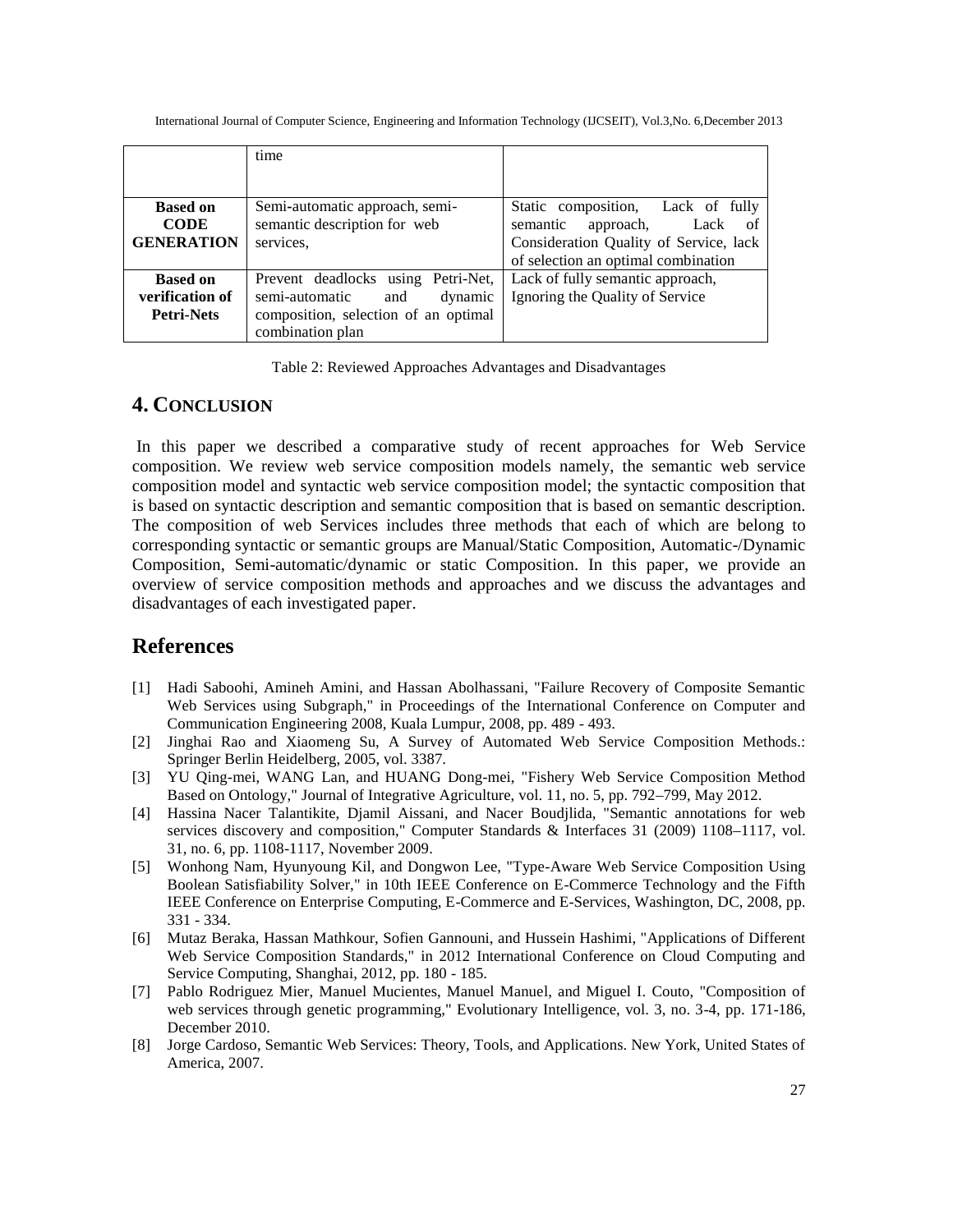- [9] Antonio Bucchiarone and Stefania Gnesi, "A Survey on Services Composition Languages and Models," in Bucchiarone, Gnesi, 2006, pp. 56-58.
- [10] Jacek Kopecky, Tomas Vitvar, Carine Bournez, and Joel Farrell, "SAWSDL: Semantic Annotations for WSDL and XML Schema," Internet Computing, IEEE, vol. 11, no. 6, pp. 60 - 67, 2007.
- [11] Toktam Ghafarian and Mohsen Kahani, "Semantic Web Service Composition Based on Ant Colony Optimization," in Networked Digital Technologies, 2009. NDT '09. First International Conference on, Ostrava, 2009, pp. 171 - 176.
- [12] Yasmine Charif and Nicolas Sabouret, "An Overview of Semantic Web Services Composition Approaches," Electronic Notes in Theoretical Computer Science, vol. 146, no. 1, pp. 33-41, January 2006.
- [13] Elham Paikari, Emadoddin Livani, Mohammad Moshirpour, Behrouz H Far, and Günther Ruhe, "Multi-Agent System for Semantic Web Service Composition," in Knowledge Science, Engineering and Management.: Springer Berlin Heidelberg, 2011, pp. 305-317.
- [14] S Handschuh, "Creating Ontology-based Metadata by Annotation for the Semantic web," Ph.D. thesis, University of Karlsruhe, 2005.
- [15] GUO Song, Xinyang China, and Wuhan China, "A New Approach for Web Service Composition Based on Semantic," in Computational Intelligence and Software Engineering (CiSE), 2010 International Conference on, Wuhan, 2010, pp. 1-4.
- [16] Abolfazl Keighobadi Lamjiri, Leila Kosseim, and Thiruvengadam Radhakrishnan, "Comparing the Contribution of Syntactic and Semantic Features in Closed versus Open Domain Question Answering," in Semantic Computing, 2007. ICSC 2007. International Conference on, Irvine, CA, 2007, pp. 679 - 685.
- [17] Hoa A Nguyen and Hisham Al-Mubaid, "New Ontology-based Semantic Similarity Measure for the Biomedical Domain," in Granular Computing, 2006 IEEE International Conference on, 2006, pp. 623 - 628.
- [18] Rui Wang et al., "Web Service Composition using Service Suggestions," in 2011 IEEE World Congress on Services, Washington, DC, 2011, pp. 482 - 489.
- [19] Ahtisham Muhammad Aslam, Jun Shen, and Soren Auer, "An Integration Life Cycle for Semantic Web Services Composition," in Proceedings of the 2007 11th International Conference on Computer Supported Cooperative Work in Design, 2007, pp. 490 - 495.
- [20] Jordy Sangers, Flavius Frasincar, Frederik Hogenboom, and Vadim Chepegin, "Semantic Web service discovery using natural language processing techniques," Expert Systems with Applications, vol. 40, no. 11, pp. 4660–4671, September 2013.
- [21] Hai Van, Wang Zhijian, and Lu Guiming, "A Novel Semantic Web Service Composition Algorithm Based on QoS Ontology," in 2010 International Conference on Computer and Communication Technologies in Agriculture Engineering, vol. 2, Chengdu, 2010, pp. 166 - 168.
- [22] Furkh Zeshan and Radziah Mohamad, "Semantic Web Service Composition Approaches: Overview and Limitations," International Journal on New Computer Architectures and Their Applications, pp. 640-651, 2011.
- [23] Hu Yan and Wang Hui, "Constraints in Web Services Composition," in IEEE, Dalian, 2008, pp. 1 4.
- [24] G Vadivelou and Dr E Ilavarasan, "Solution to Dynamic Web Service Composition related to QoS," in Electronics Computer Technology (ICECT), 2011 3rd International Conference on, vol. 5, Kanyakumari, 2011, pp. 351 - 355.
- [25] Soheil Hassas Yeganeh, Jafar Habibi, Habib Rostami, and Hassan Abolhassani, "Semantic web service composition testbed," Computers and Electrical Engineering 36 (2010) 805–817, vol. 36, no. 5, pp. 805–817, September 2010.
- [26] Yang Syu, Shang-Pin Ma, Jong-Yih Kuo, and Yong-Yi FanJiang, "A Survey on Automated Service Composition Methods and Related Techniques," in 2012 IEEE Ninth International Conference on Services Computing, Honolulu, HI, 2012, pp. 290 - 297.
- [27] Wen-Li Dong, Hang YU, and Yu-Bing Zhang, "Testing BPEL-based Web Service Composition Using High-level Petri Nets," in Proceedings of the 10th IEEE International, Hong Kong, 2006, pp. 441 - 444.